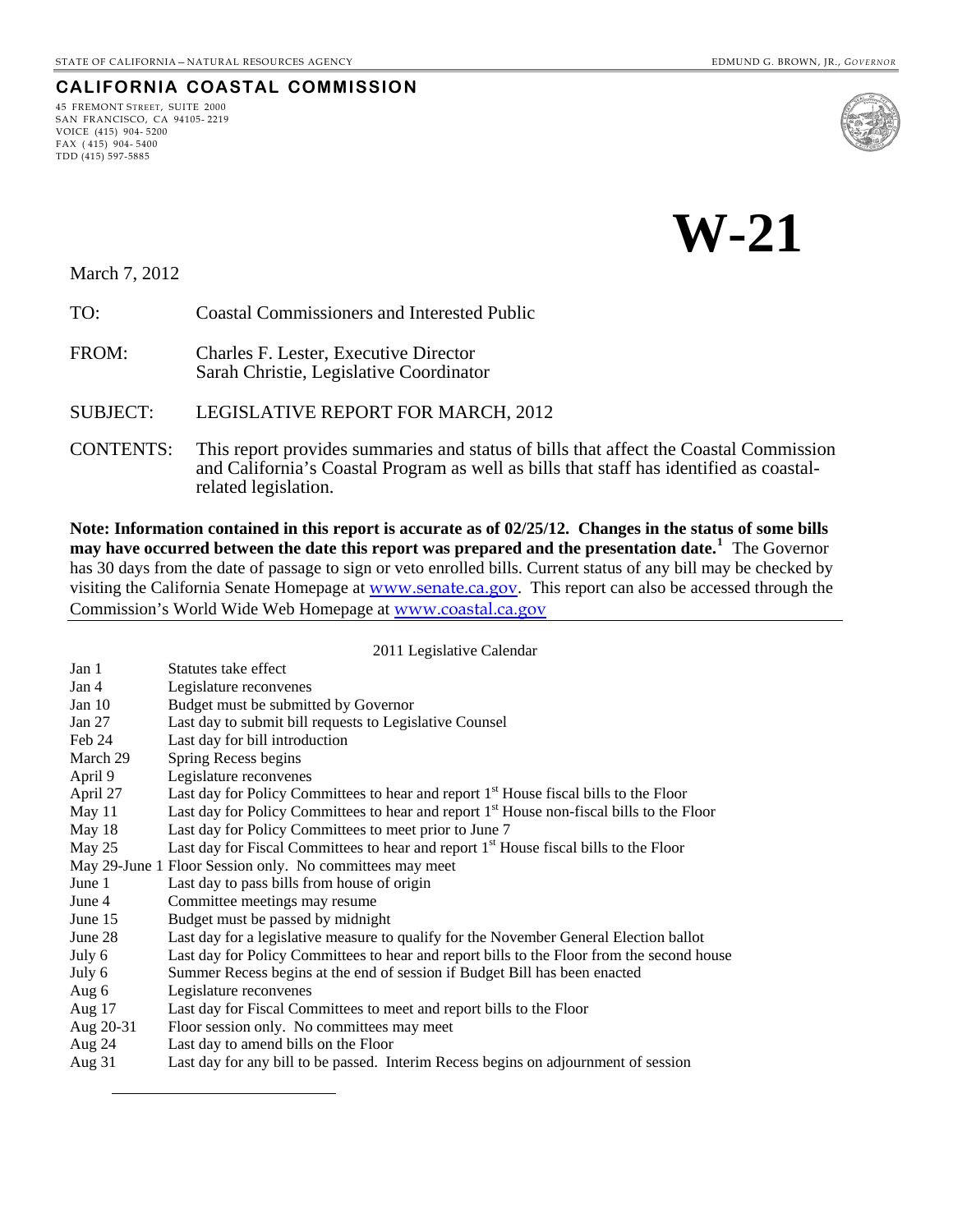## **PRIORITY LEGISLATION**

#### **AB 482 (Williams) Ventura Port District: dredging contracts**

This bill would authorize the Port of Ventura to bypass the competitive bidding process for dredging projects, provided that it contracts with a contractor who has been selected through the Federal competitive bidding process, and is currently engaged in a project that is already underway in the County of Ventura, provided that the District makes written findings that this would result in a cost savings for the District. Amendments of 1/13/12 add an urgency clause. If signed, this statute will take effect immediately.

| Introduced    | 02/15/11                                    |
|---------------|---------------------------------------------|
| <b>Status</b> | Senate Transportation and Housing Committee |
| Last Amended  | 01/13/12                                    |

#### **AB 752 (Brownley) Tidelands and submerged lands: sea level action plans**

This bill would require local trustees of granted public tidelands (county, city or special districts) who receive at least \$250,000 per year in gross public trust revenues to prepare sea level action plans by July 1, 2013. The bill would also encourage, but not require, all other local trustees of granted public tidelands to prepare sea level action plans. The plans must include an assessment of impacts based on a range of sea level rise potentials, including fiscal impacts public lands, as well adaptation strategies for those impacts. The sea level rise plans shall be adopted after at least one public hearing, and submitted to the Sate Lands Commission.

| Introduced    | 02/17/11                                                              |
|---------------|-----------------------------------------------------------------------|
| Last Amended  | 0.5/27/11                                                             |
| <b>Status</b> | Senate Natural Resources and Wildlife Committee, hearing cancelled at |
|               | request of author. This is a 2-year bill.                             |

#### **AB 1336 (Fletcher) Coastal resources: local coastal plans**

This is a spot bill.

Introduced 02/18/11 Status Assembly Rules Committee.

#### **AB 2178 (Jones) Coastal resources: California Coastal Act of 1978: coastal development**

This bill would specify that the construction or erection of a flag pole in the coastal zone does not is not a "structure" for the purpose of the Coastal Act. It would prohibit the denial of a flag pole based on impacts to scenic or visual resources.

| Introduced    | 02/23/12                |
|---------------|-------------------------|
| <b>Status</b> | Assembly First Reading. |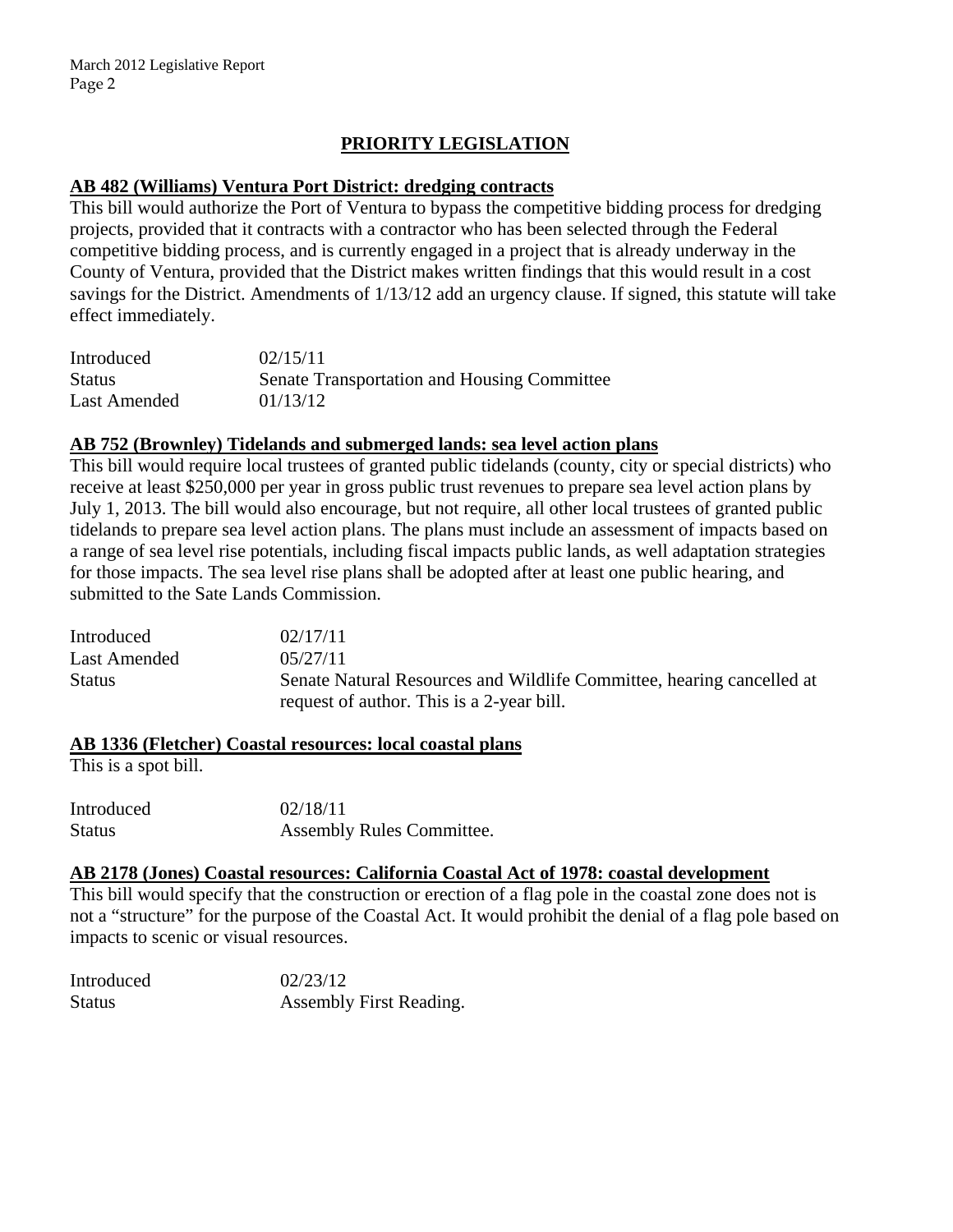# **SB 1 (Kehoe) 22nd Agricultural Association: Del Mar Racetrack: sale of state property**

As introduced, this bill would divide the  $22<sup>nd</sup>$  Ag District in San Diego County into two separate entities. The newly created Agricultural District 22a would be comprised of the Del Mar Racetrack and Fair Grounds. The bill would authorize the Department of General Services to sell the assets of District 22a to the City of Del Mar, at which time Agricultural District 22a would be dissolved. Amendments of 01/10/12 would delete a provision in the Food and Agriculture Code that dissolves the State Race Track Leasing Commission. The result of this amendment would be the permanent establishment of the State Race Track Leasing Commission. This is the body that leases the Del Mar Race Track from the  $22<sup>nd</sup>$  Ag District.

| Introduced    | 12/06/10       |
|---------------|----------------|
| Last Amended  | 01/04/12       |
| <b>Status</b> | Assembly Desk. |

#### **SB 568 (Lowenthal) Recycling: polystyrene food containers**

This bill would prohibit any food vendor, after January 1, 2016, from dispensing prepared food to a customer in a polystyrene foam food container. The measure would not apply to correctional facilities, school districts, or food vendors selling freshly cut meat. Amendments taken on 5/23 and 5/15 would allow a school district or local government to dispense food in a polystyrene container if the applicable governing board elects to adopt a policy or ordinance elects to implement a verifiable recycling program for polystyrene foam food containers, effective July 1, 2017.

| <b>Commission Position</b> | <b>Support</b>                                 |
|----------------------------|------------------------------------------------|
| <b>Status</b>              | Assembly Inactive File. This is a 2-year bill. |
| Last Amended               | 07/12/11                                       |
| Introduced                 | 02/17/11                                       |

### **SB 588 (Evans) Coastal Commission: enforcement**

This bill would authorize the Coastal Commission to collect administrative civil penalties up to \$50,000 per violation. The bill would require that any penalties collected for violation of the Coastal Account be deposited into the Coastal Act Services Fund.

| <b>Commission position</b> | <b>Support</b>                   |
|----------------------------|----------------------------------|
| <b>Status</b>              | Returned to Secretary of Senate. |
| Introduced                 | 02/17/11                         |

### **SB 973 (Vargas) Environmental quality: California environment**

This bill would exempt certain types of "limited duration" events from the California Environmental Quality Act (CEQA). Such events include recreational tournament, sporting event, youth tournament, racing or walking event, fireworks display, holiday celebration, concert, military appreciation event, block party, wedding, job fair, festival and parade, street fair, beach and neighborhood cleanup, farmers' market, art market, or other similar event lasting 48 hours or less.

| Introduced    | 01/19/12                                      |
|---------------|-----------------------------------------------|
| <b>Status</b> | <b>Senate Environmental Quality Committee</b> |